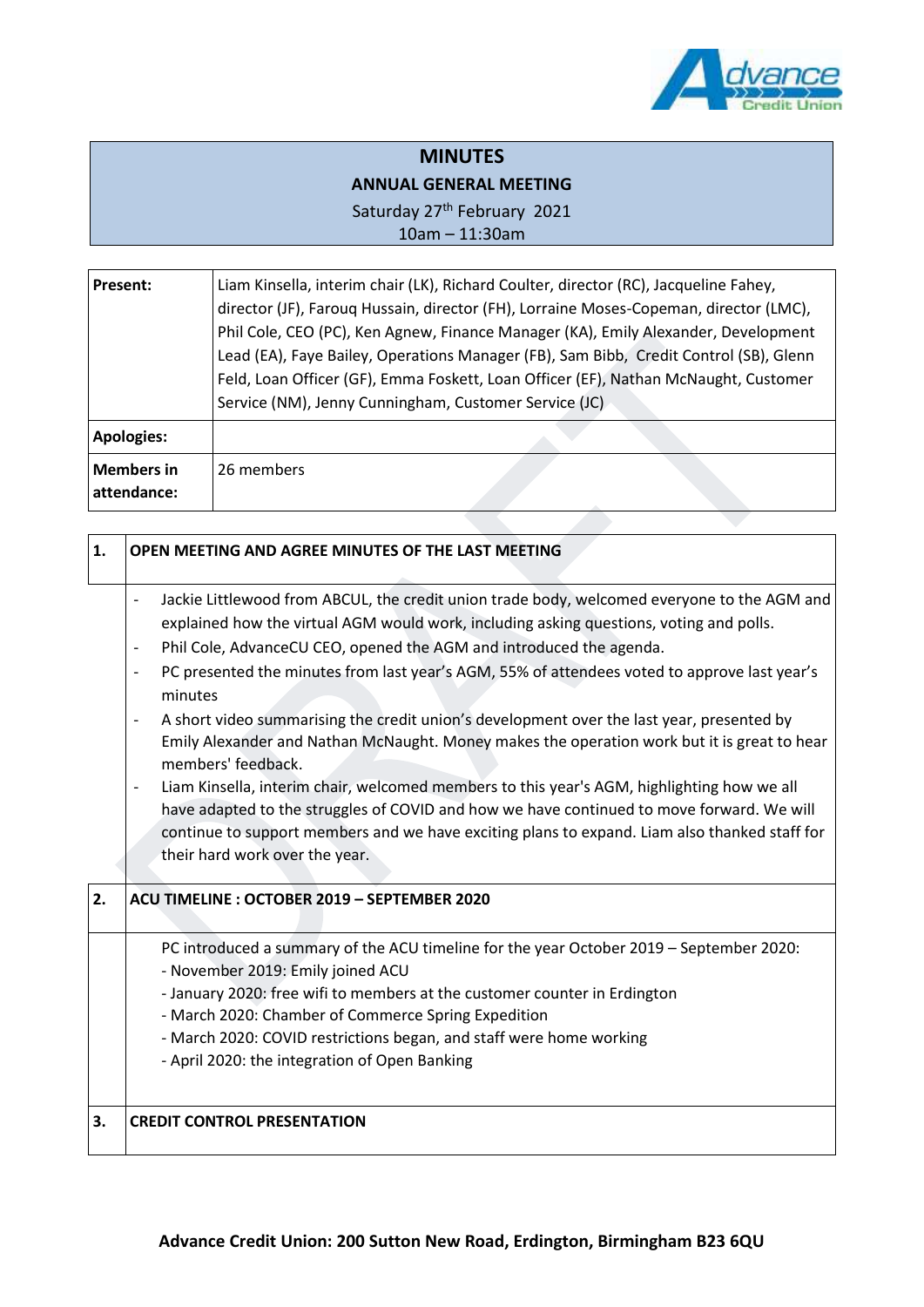

|    | Sam Bibb presented about our credit control process, encouraging members to speak to us if they<br>are struggling, or have had a change in circumstances. We are always here to help.                                                                                                                                                                                                                                                                                                                                                                                                                                                                                                                                                                                                                                                                                                                                                                                                                                                                                                                                                                        |
|----|--------------------------------------------------------------------------------------------------------------------------------------------------------------------------------------------------------------------------------------------------------------------------------------------------------------------------------------------------------------------------------------------------------------------------------------------------------------------------------------------------------------------------------------------------------------------------------------------------------------------------------------------------------------------------------------------------------------------------------------------------------------------------------------------------------------------------------------------------------------------------------------------------------------------------------------------------------------------------------------------------------------------------------------------------------------------------------------------------------------------------------------------------------------|
| 4. | <b>PERFORMANCE HEADLINES</b>                                                                                                                                                                                                                                                                                                                                                                                                                                                                                                                                                                                                                                                                                                                                                                                                                                                                                                                                                                                                                                                                                                                                 |
|    | PC presented ACU's performance headlines<br>1.8 million people in our common bond and our Member numbers have increased again this<br>year to 5,344.<br>We have 800+ new joiners, but due to dormancy and members leaving, our increase was<br>$\bullet$<br>247.<br>Our typical members are families, home makers, and the majority are female.<br>Loan turnaround has improved continuously over the past 3 years. We receive 10,000 loan<br>$\bullet$<br>applications a year and we aim for a 2-day turnaround. Open Banking has helped with this<br>and there is less delay with waiting for applicants to supply their supporting documents.<br>Borrowing purposes. Holiday and car loans have dropped, whereas Christmas and home<br>improvements have increased.<br>Lending: We are aiming for £3,000,000 for the financial year and we were on target for this<br>before COVID hit. Trends are showing lower value loans (our £200 emergency loans). Loan<br>income has increased as a result - £387,333 (an increase from £362,000 last year).                                                                                                       |
| 5. | <b>FINANCE REPORTS AND PRESENTATION OF ACCOUNTS</b>                                                                                                                                                                                                                                                                                                                                                                                                                                                                                                                                                                                                                                                                                                                                                                                                                                                                                                                                                                                                                                                                                                          |
|    | Ken Agnew presented the finance report and accounts.<br>We have a healthy balance sheet which has grown by nearly £600,000. On average, Member saving<br>increased by £100 each.<br><b>Essential ratios:</b><br>- Capital Asset ratio: 9.9%<br>- Liquidity: 74%<br>- Liquid ratio of payable liabilities: 88%<br>All of our key ratios are above the FCA requirements and above our own ideal requirements, so we<br>are comfortable.<br>Profit and Loss account:<br>- Income has increased £100,000<br>- Admin work has increased<br>- We have paid less tax this year due to bank interest<br>Income:<br>- Income on members loans has increased<br>- Higher interest paid in the first half of member loans, and this decreases as the loan balance<br>decreases<br>- Bank interest is down as a whole<br>Expenditure:<br>- Up by £100,000<br>- Wage increase: Emily is covered by OAK funding<br>- Office costs increase due to INCUTO and digital presence<br>- Printing and post costs are down as we do not print nor post, INCUTO has easy functionality<br>Vote to approve accounts: 100% yes<br>Vote to appointment Hallidays as auditors: 96% yes |